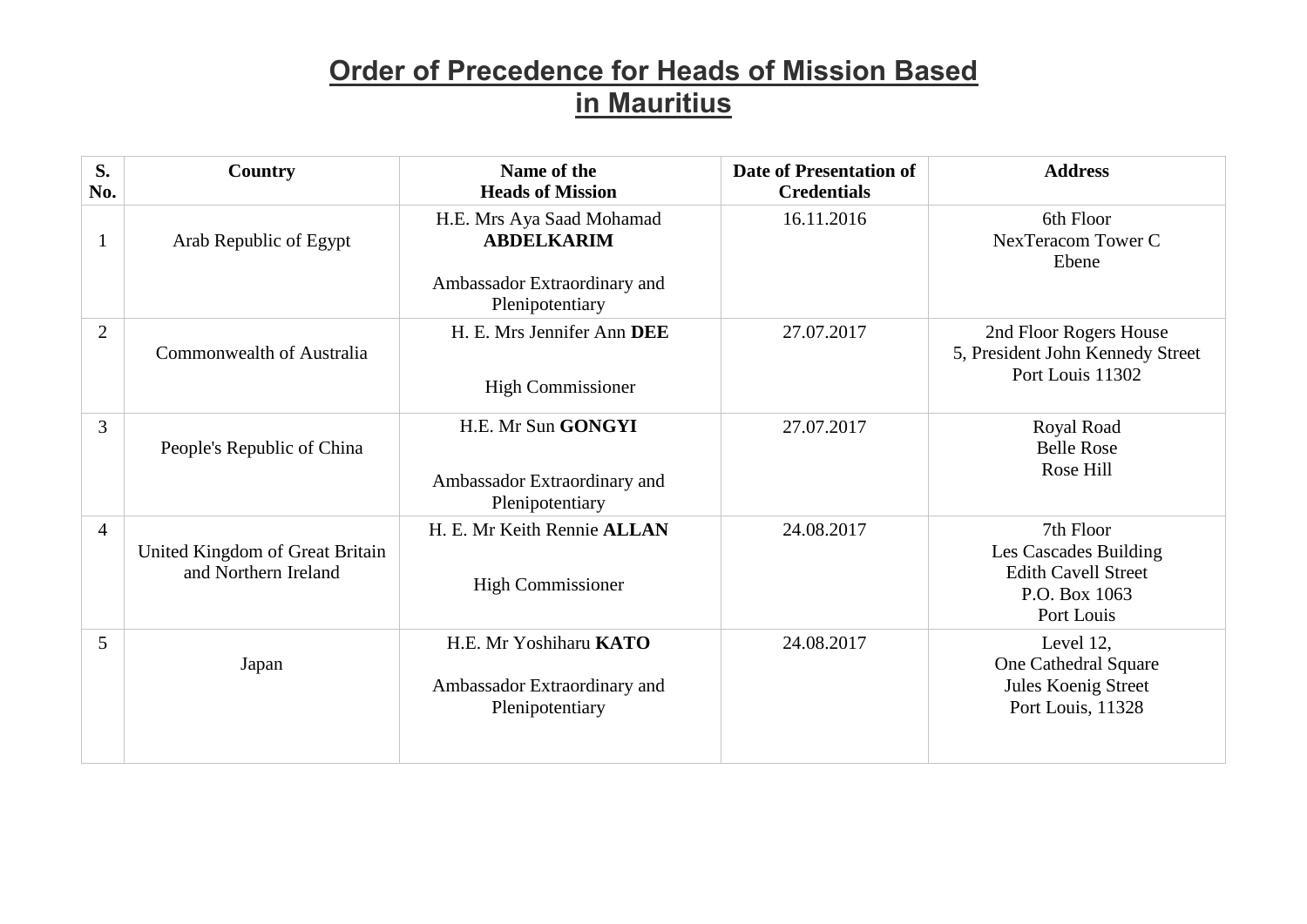| 6              | Republic of France                     | H.E. Mr Emmanuel COHET<br>Ambassador Extraordinary and<br>Plenipotentiary        | 12.10.2017 | 14, rue Saint-Georges 11324 Port<br>Louis                                                 |
|----------------|----------------------------------------|----------------------------------------------------------------------------------|------------|-------------------------------------------------------------------------------------------|
| $\overline{7}$ | <b>Russian Federation</b>              | H.E. Mr Konstantin KLIMOVSKIY<br>Ambassador Extraordinary and<br>Plenipotentiary | 09.11.2017 | Queen Mary Avenue<br>P.O. Box 10<br>Floreal                                               |
| 8.             | <b>United States of America</b>        | H.E. Mr. David Dale REIMER<br>Ambassador Extraordinary and<br>Plenipotentiary    | 16.01.2018 | 4th Floor<br><b>Rogers House</b><br>P.O. Box 544<br>Port Louis                            |
| 9              | The People's Republic of<br>Bangladesh | H. E. Ms Rezina AHMED<br><b>High Commissioner</b>                                | 18.07.2018 | Hennessy Court 8th Floor<br>Pope Hennessy Street (Cnr Suffren<br>Road)<br>Port Louis      |
| 10             | Islamic Republic of Pakistan           | H.E. Dr Sayed Rizwan AHMED<br><b>High Commissioner</b>                           | 18.07.2018 | 9A Queen Mary Avenue<br>Floreal                                                           |
| 11             | Office of UN Resident Coordinator      | <b>H.E. Mrs C. UMUTONI</b>                                                       | 01.01.2019 | 6th Floor Anglo-Mauritius House<br><b>Intendance Street</b><br>P.O. Box 253<br>Port Louis |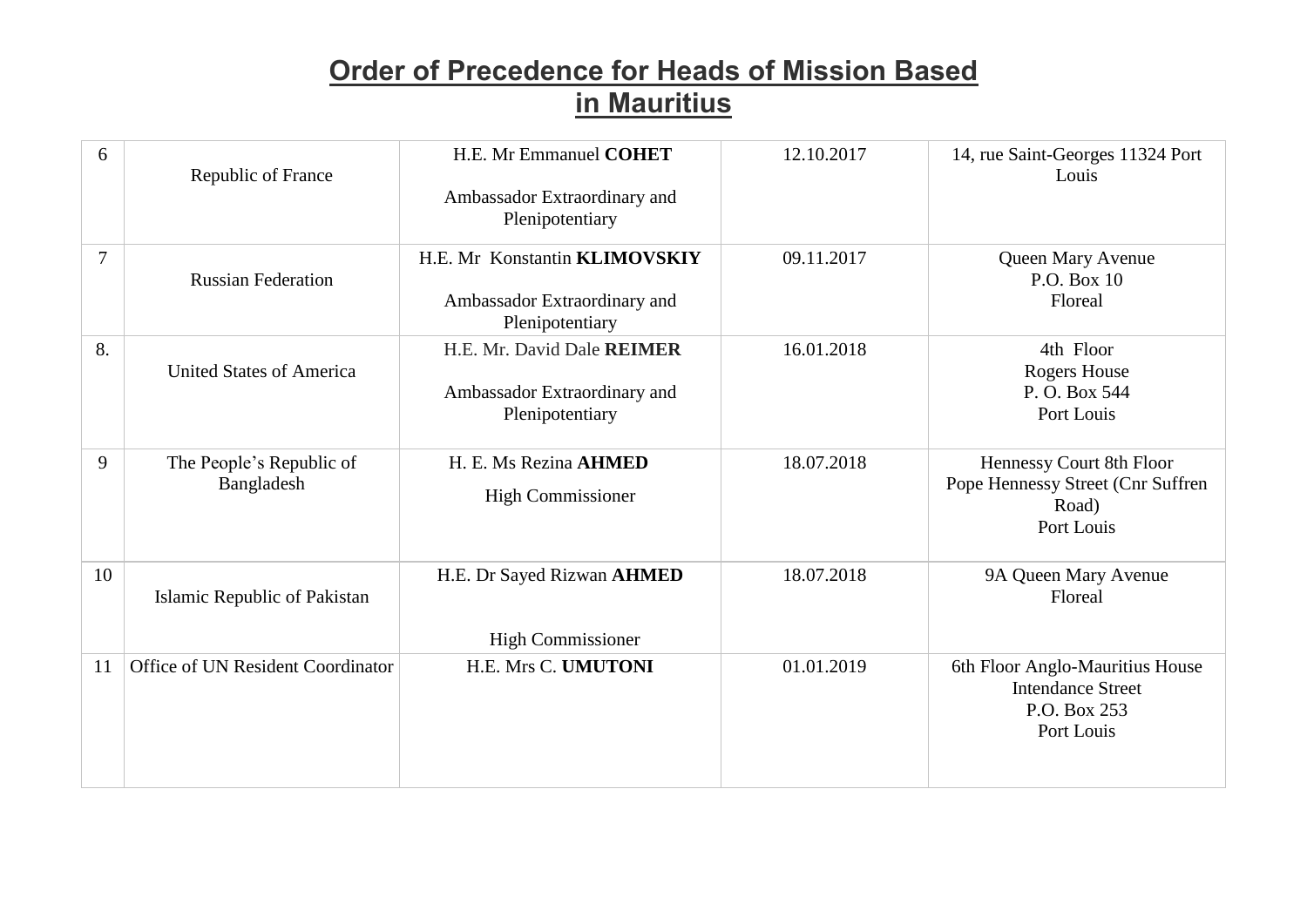| 12                                       | Republic of India                | H.E. Mr. Tanmaya LAL<br><b>High Commissioner</b>                                        | 07.01.2019  | 6th Floor LIC Building<br>President John Kennedy Street<br>P. O. Box 162<br>Port Louis           |  |
|------------------------------------------|----------------------------------|-----------------------------------------------------------------------------------------|-------------|--------------------------------------------------------------------------------------------------|--|
| 13                                       | Delegation of the European Union | H.E. Mr. Vincent DEGERT<br>Ambassador & Head of the Delegation of<br>the European Union | 18.09.2019  | 8th Floor<br><b>St James Court Bldg</b><br><b>St Denis Street</b><br>Port Louis<br>P.O. Box 1148 |  |
| 14                                       | Republic of Madagascar           | H.E. Mr Albert Camille VITAL<br>Ambassador                                              | 12.02.2020. | <b>Rue Guiot Pasceau</b><br>Floreal<br>P.O. Box 3                                                |  |
| 15                                       | Republic of South Africa         | H.E. Dr. Hlamalani Nelly MANZINI<br><b>High Commissionner</b>                           | 28.02.2020  | 4th Floor<br>Maubank Building<br>25 Pope Hennessy Street<br>Port Louis                           |  |
| 16                                       | State of Libya                   | Mr Mohsen M. A. BAKIR<br>Chargé d'Affaires a.i.                                         | 10.09.2019  | John Kennedy Avenue<br>(Ex-Residence of Dr Malleck)<br>P.O.Box No.4<br>Floreal                   |  |
| AMBASSADOR / HIGH COMMISSIONER-DESIGNATE |                                  |                                                                                         |             |                                                                                                  |  |
|                                          |                                  |                                                                                         |             |                                                                                                  |  |
|                                          |                                  |                                                                                         |             |                                                                                                  |  |